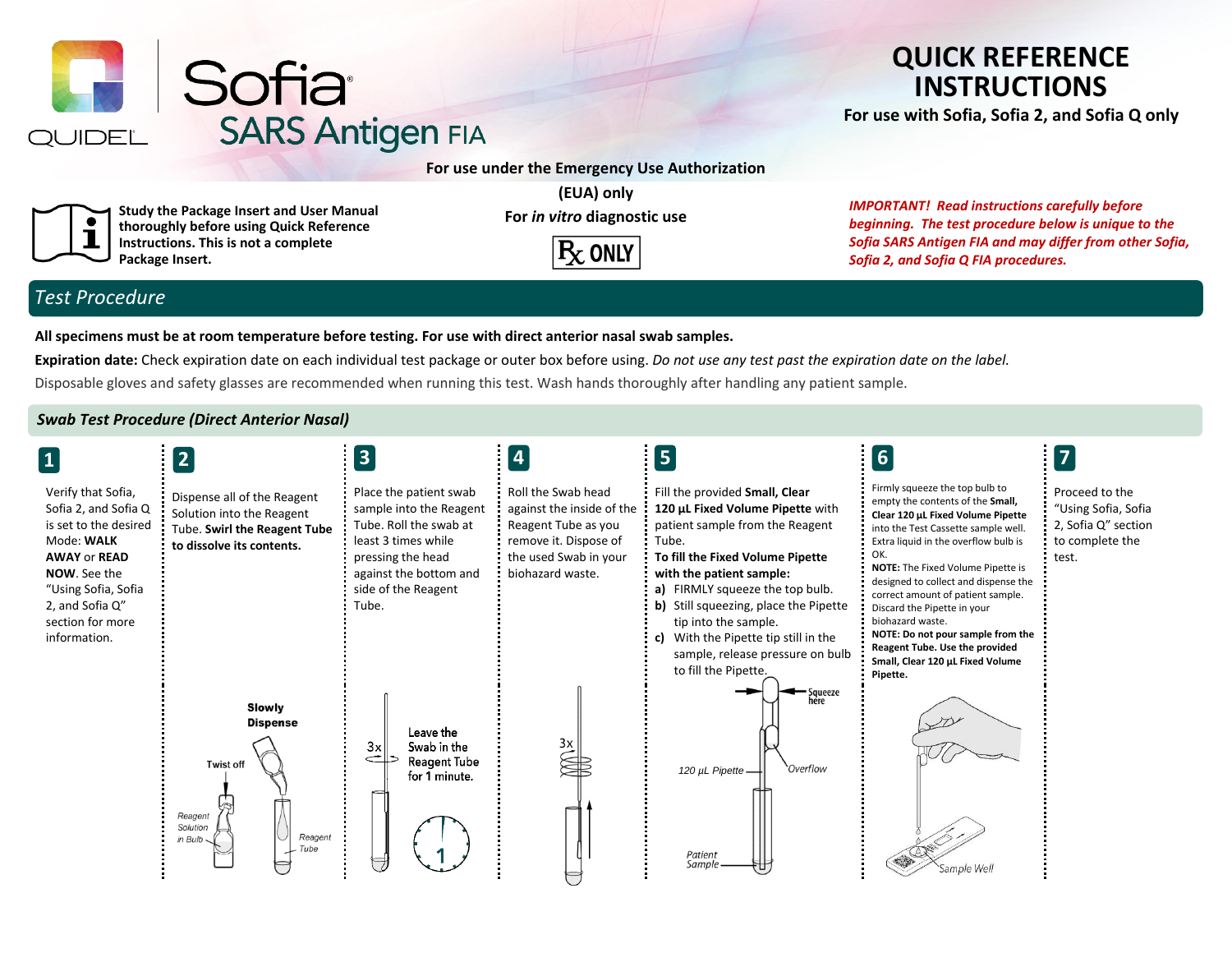# *Using Sofia*

### **WALK AWAY/READ NOW Modes**

## *Refer to the Sofia User Manual***.**

Sofia may be set to two different modes (WALK AWAY and READ NOW). The procedures for each mode are described below.

## **WALK AWAY Mode READ NOW Mode**

In WALK AWAY Mode, the user **immediately** inserts the Test Cassette into Sofia. Sofia will automatically time the test development, and the results will be displayed in 15 minutes.



### **Allow the test to develop for the FULL 15 minutes BEFORE placing it into Sofia.**

The user places the Test Cassette onto the counter or bench top for 15 minutes (outside of Sofia). The user manually times this development step. The Test Cassette MUST remain on the bench for 15 minutes to get an accurate result. Then, the user inserts the Test Cassette into Sofia. In READ NOW Mode, Sofia will scan and display the test result in 1 minute. **Warning: Results must not be interpreted past 30 minutes after inoculation. Using the Sofia past this time may result in false results.**

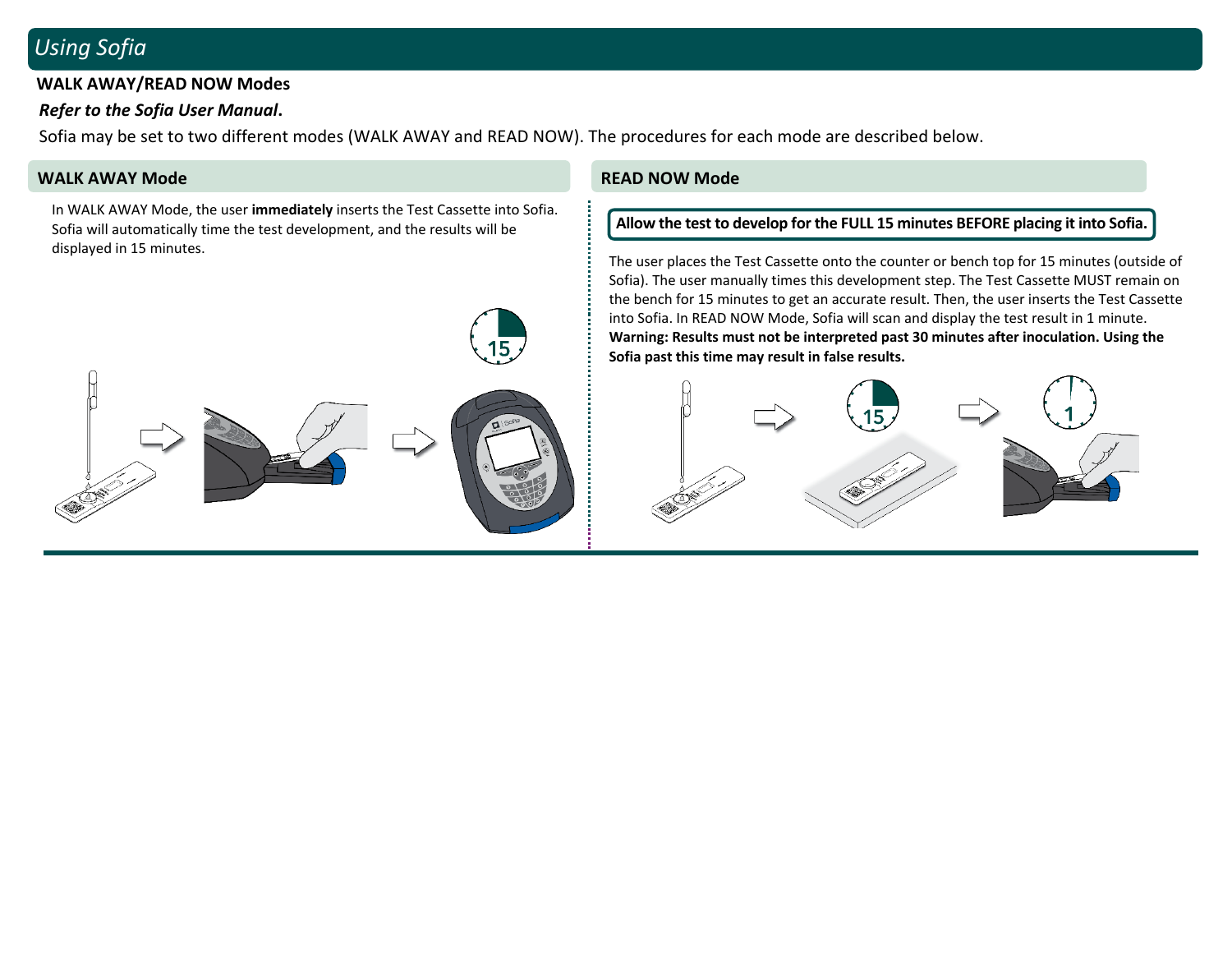# **RUN TEST**

**1.** Input the User ID with the barcode scanner or enter the data using the key pad.

*NOTE*: *If you scan the wrong barcode, use the Arrow Keys on Sofia to re-highlight the field and simply rescan using the correct barcode. The previous one will be overwritten with the right barcode.*

**2.** Input the Patient ID or Order # with the barcode scanner or enter the data using the key pad.



 $\overline{2}$ 

3

 $\overline{a}$ 

 $5<sub>1</sub>$ 

Start Test - WALK AWAY More

User ID: Patient ID Order # Go to Main I

- **3.** Press Start Test and the Sofia drawer will open.
- **4.** Verify that the correct mode (WALK AWAY or READ NOW) has been selected. Insert the Test Cassette into the drawer. Then gently close the drawer.



**5.** Sofia will start automatically and display the progress. In WALK AWAY Mode, the test results will be displayed in approximately 15 minutes. In READ NOW Mode, the test results will be displayed in 1 minute. See Sofia Interpretation of Results section.



# *Sofia Interpretation of Results*

When the test is complete, the results will be displayed on the Sofia screen. The results can be automatically printed on the integrated printer if this option is selected. Test Lines will not be visible to the naked eye.

*Results:* The Sofia screen will display results for the procedural control as being "valid or invalid." If the control is "invalid," retest with a new patient sample and new Test Cassette. If used on asymptomatic individuals for serial testing, a second test should be obtained with at least 24 hours (and no more than 36 hours) between tests.

| <b>Reader Display</b>                | Interpretation                |
|--------------------------------------|-------------------------------|
| <b>SARS: Positive</b>                | <b>Positive Test SARS</b>     |
| Procedural Control: Valid            | (SARS Antigen present)        |
| <b>SARS: Negative</b>                | <b>Negative Test for SARS</b> |
| Procedural Control: Valid            | (no SARS antigen detected)    |
| SARS:<br>Procedural Control: Invalid | Result Invalid                |

# *Sofia External Quality Control (External Positive and Negative Swabs are supplied in the kit)*

From the main menu, select Run QC.

| $\bigcirc$ so $\bigcirc$ | 10/28/2010   09:43AM | <b>IM</b> Supervisor |  |  |
|--------------------------|----------------------|----------------------|--|--|
| <b>Main Menu</b>         |                      |                      |  |  |
|                          | Run Test             |                      |  |  |
| <b>Run QC</b>            |                      |                      |  |  |
|                          | <b>Review Data</b>   |                      |  |  |
|                          | Calibration          |                      |  |  |
|                          | Supervisor Menu      |                      |  |  |
|                          | Change Mode          |                      |  |  |
|                          |                      | <b>Select</b>        |  |  |

Follow the prompts on the screen. Scan the QC Card (located on the kit box).

Sofia prompts the user to select the desired mode (WALK AWAY or READ NOW). Run the External Control Swabs.

Follow the Swab Test Procedure of this Quick Reference Instructions. First test the Positive Swab, followed by the Negative Swab.

After both the Positive and Negative Swabs have been run, the results will be displayed as "Passed" or "Failed."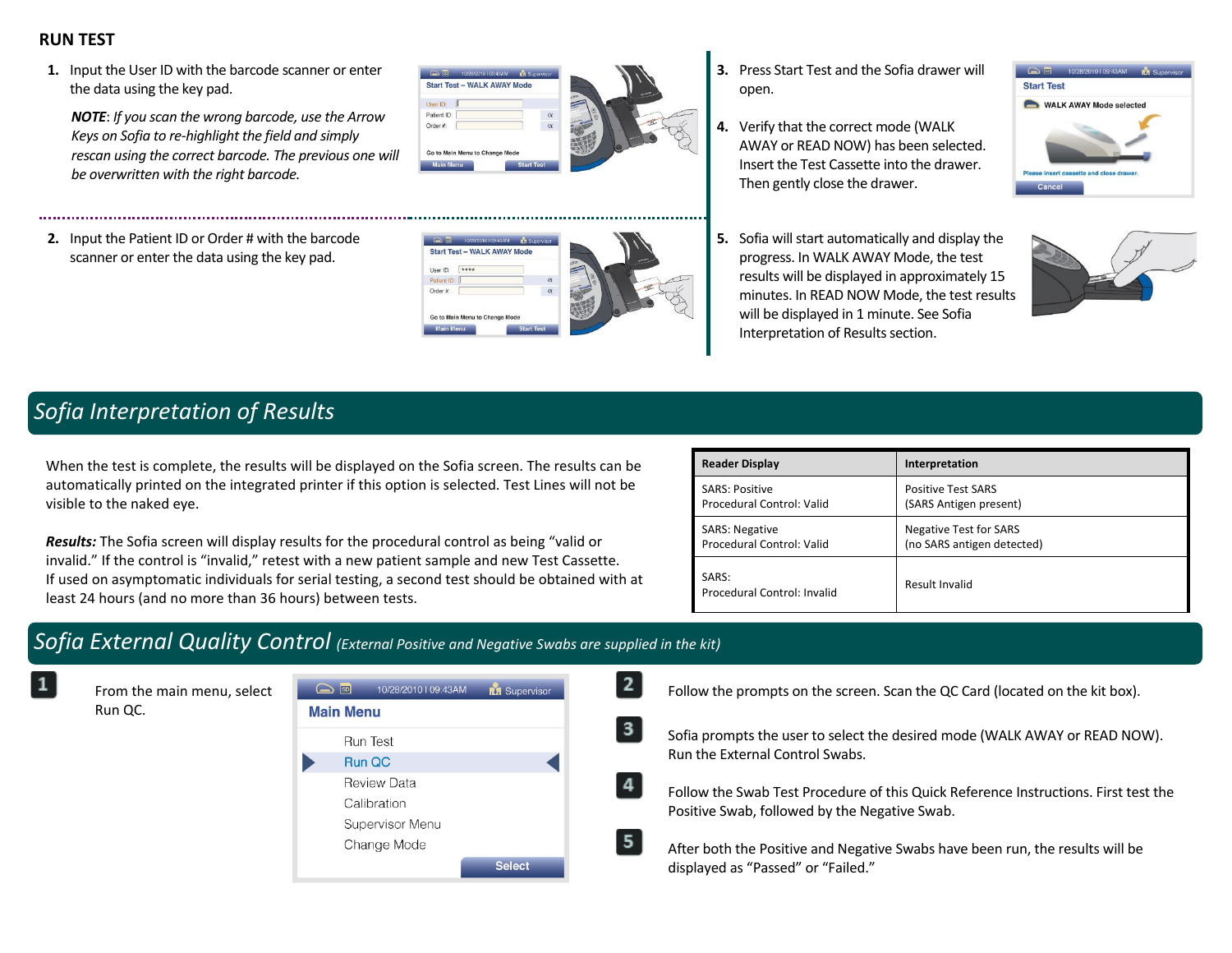**NOTE:** Do not perform patient tests or report patient test results if either of the QC test results fail. Repeat the test or contact Quidel Technical Support before testing patient samples. **Refer to the Package Insert for additional instructions.**

# *Using Sofia 2*

## **WALK AWAY/READ NOW Modes**

# *Refer to the Sofia 2 User Manual***.**

Sofia 2 may be set to two different modes (WALK AWAY and READ NOW). The procedures for each mode are described below.

## **WALK AWAY Mode READ NOW Mode**

In WALK AWAY Mode, the user **immediately** inserts the Test Cassette into Sofia 2. Positive and negative test results will be displayed at 15 minutes.



### **Allow the test to develop for the FULL 15 minutes BEFORE placing it into Sofia 2.**

The user first places the Test Cassette onto the counter or bench top for 15 minutes (outside of Sofia 2). The user manually times this development step. The Test Cassette MUST remain on the bench for 15 minutes to get an accurate result. Then, the user inserts the Test Cassette into Sofia 2. In READ NOW Mode, Sofia 2 will scan and display the test result within 1 minute. **Warning: Results must not be interpreted past 30 minutes after inoculation. Using the Sofia past this time may result in false results.**

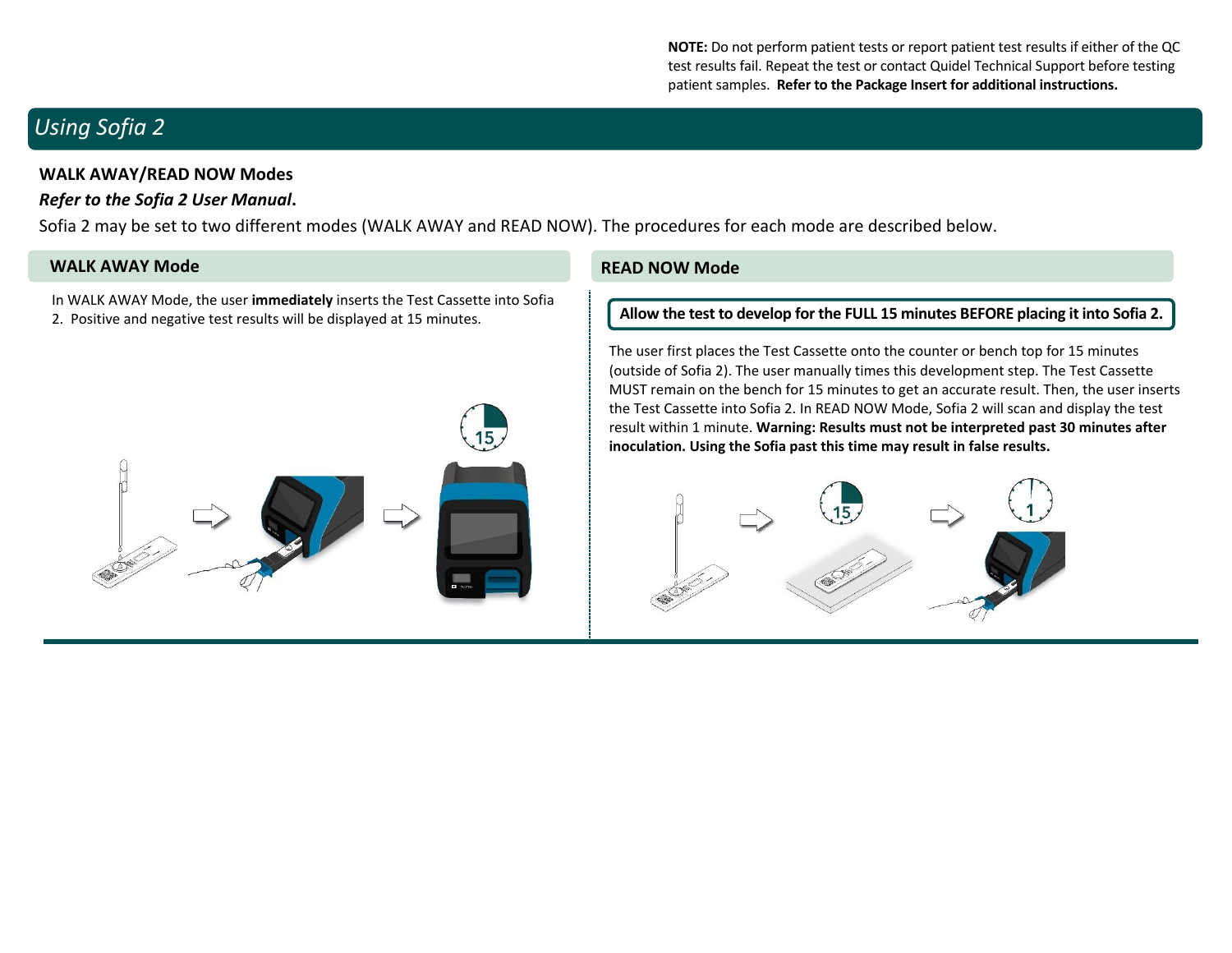# **RUN TEST**

**1.** Input the User ID with the integrated barcode scanner or manually enter the data using the key pad.

*NOTE*: *If you scan the wrong barcode, re-highlight the field using the touchscreen on Sofia 2. The previous one will be overwritten with the right barcode.*

**2.** Input the Patient ID and Order # (if applicable) with the integrated barcode scanner or manually enter the data using the key pad.





**3.** Verify that the correct mode (WALK AWAY or READ NOW) has been selected. Press and open the Sofia 2 drawer.



- **4.** Insert the Test Cassette into the drawer. Then gently close the drawer.
- **5.** Sofia 2 will start automatically and display the progress. In WALK AWAY Mode, the test results will be displayed in approximately 15 minutes. In READ NOW Mode, the test results will be displayed within 1 minute. See Sofia 2 Interpretation of Results section.

# *Sofia 2 Interpretation of Results*

When the test is complete, the results will be displayed on the Sofia 2 screen. Test Lines will not be visible to the naked eye.

**Results:** The Sofia 2 screen will display results for the procedural control as being  $\bullet$  or  $\bullet$ . If the control is  $\bigotimes$ , retest with a new patient sample and new Test Cassette. If used on asymptomatic individuals for serial testing, a second test should be obtained with at least 24 hours (and no more than 36 hours) between tests.

| <b>Reader Display</b>        | Interpretation                |
|------------------------------|-------------------------------|
| SARS: O                      | <b>Positive Test for SARS</b> |
| Procedural Control:          | (SARS antigen present)        |
| SARS.                        | <b>Negative Test for SARS</b> |
| Procedural Control:          | (no SARS antigen detected)    |
| SARS:<br>Procedural Control: | Result Invalid                |

# *Sofia 2 External Quality Control (External Positive and Negative Swabs are supplied in the kit)*



Follow the prompts on the screen. Scan the QC Card (located on the kit box).

Sofia 2 prompts the user to select the desired mode (WALK AWAY or READ NOW). Run the External Control Swabs.

- Follow the Swab Test procedure of this Quick Reference Instructions. First test the Positive Swab, followed by the Negative Swab.
- After both the Positive and Negative Swabs have been run, the results will be displayed as  $\bullet$  or  $\bullet$

**NOTE:** Do not perform patient tests or report patient test results if either of the QC test results fail ( $\bigotimes$ ). Repeat the test or contact Quidel Technical Support before testing patient samples. **Refer to the Package Insert for additional instructions.**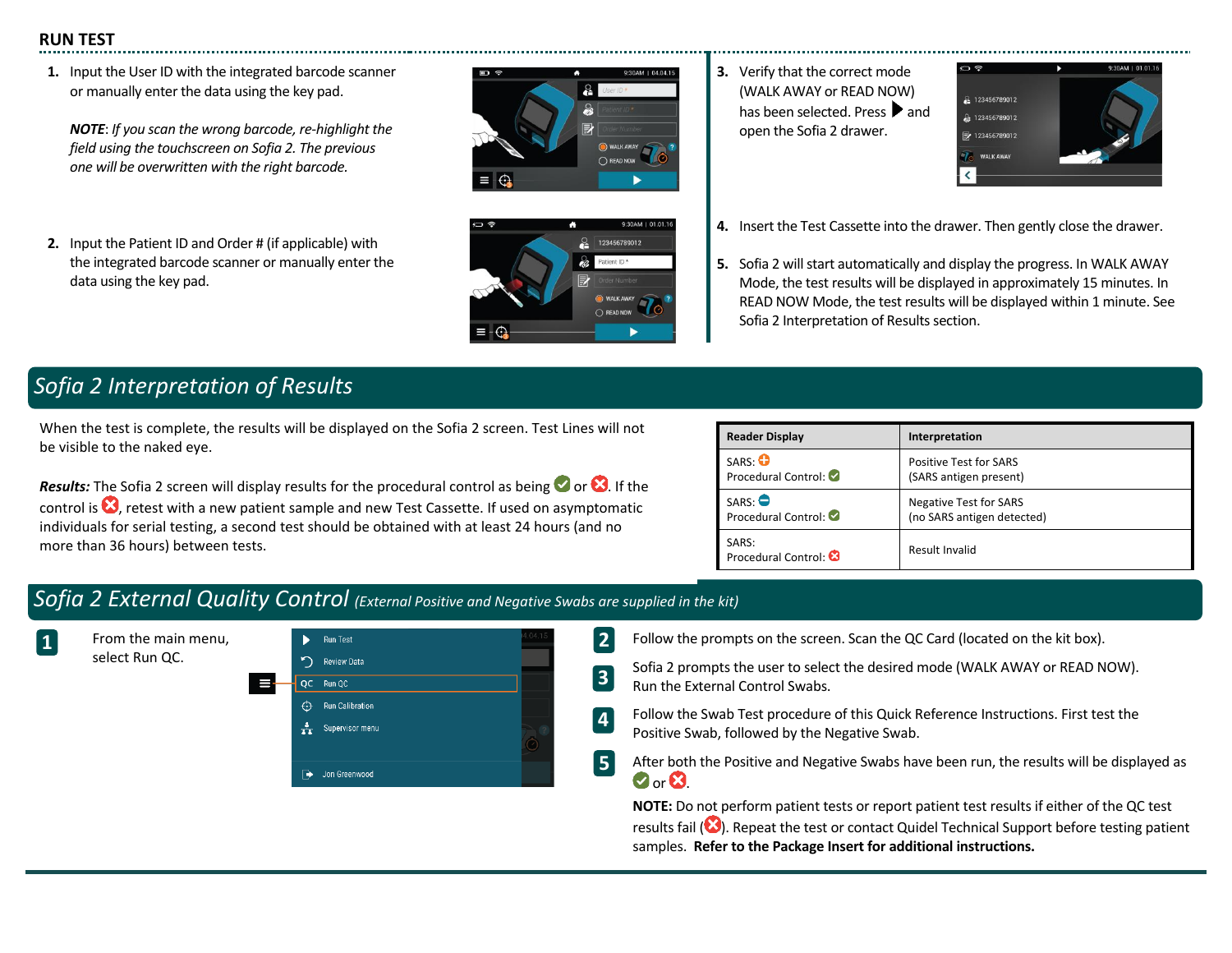# *Using Sofia Q*

# **Installing the Sofia Q App**

In order to begin using the Sofia Q system the Sofia Q App will need to be downloaded and installed from the Apple App Store. The application is currently compatible with iOS 13 and above and iPhone 8 and above. The App can be found by searching on the Apple App Store for Sofia Q App.

## **WALK AWAY/READ NOW Modes**

## *Refer to the Sofia Q User Manual***.**

Sofia Q may be set to two different modes (WALK AWAY and READ NOW). The procedures for each mode are described below.

## **WALK AWAY Mode READ NOW Mode**

In WALK AWAY Mode, the user **immediately** inserts the Test Cassette into Sofia Q. Positive and negative test results will be displayed at 15 minutes.



**Allow the test to develop for the FULL 15 minutes BEFORE placing it into Sofia Q.**

The user first places the Test Cassette onto the counter or bench top for 15 minutes (outside of Sofia Q). The user manually times this development step. The Test Cassette MUST remain on the bench for 15 minutes to get an accurate result. Then, the user inserts the Test Cassette into Sofia Q. In READ NOW Mode, Sofia Q will scan and display the test result within 1 minute. **Warning: Results must not be interpreted past 30 minutes after inoculation. Using the Sofia past this time may result in false results.**



## **RUN TEST**

- **1.** Once the app is installed, tap the **Sofia Q App** icon to start the app. Press Run Test when ready.
- **2.** Input the **User ID** by tapping the field and using the onscreen keyboard. The field only accepts letters and number and no spaces.
- **3.** Select the preferred mode, **READ NOW** or **WALK AWAY**. The selection will be retained for subsequent runs.
- **4.** Input the **Serial Code** by tapping the camera icon and scan the barcode on the bottom of the Sofia Q. The pairing will be retained for subsequent runs.

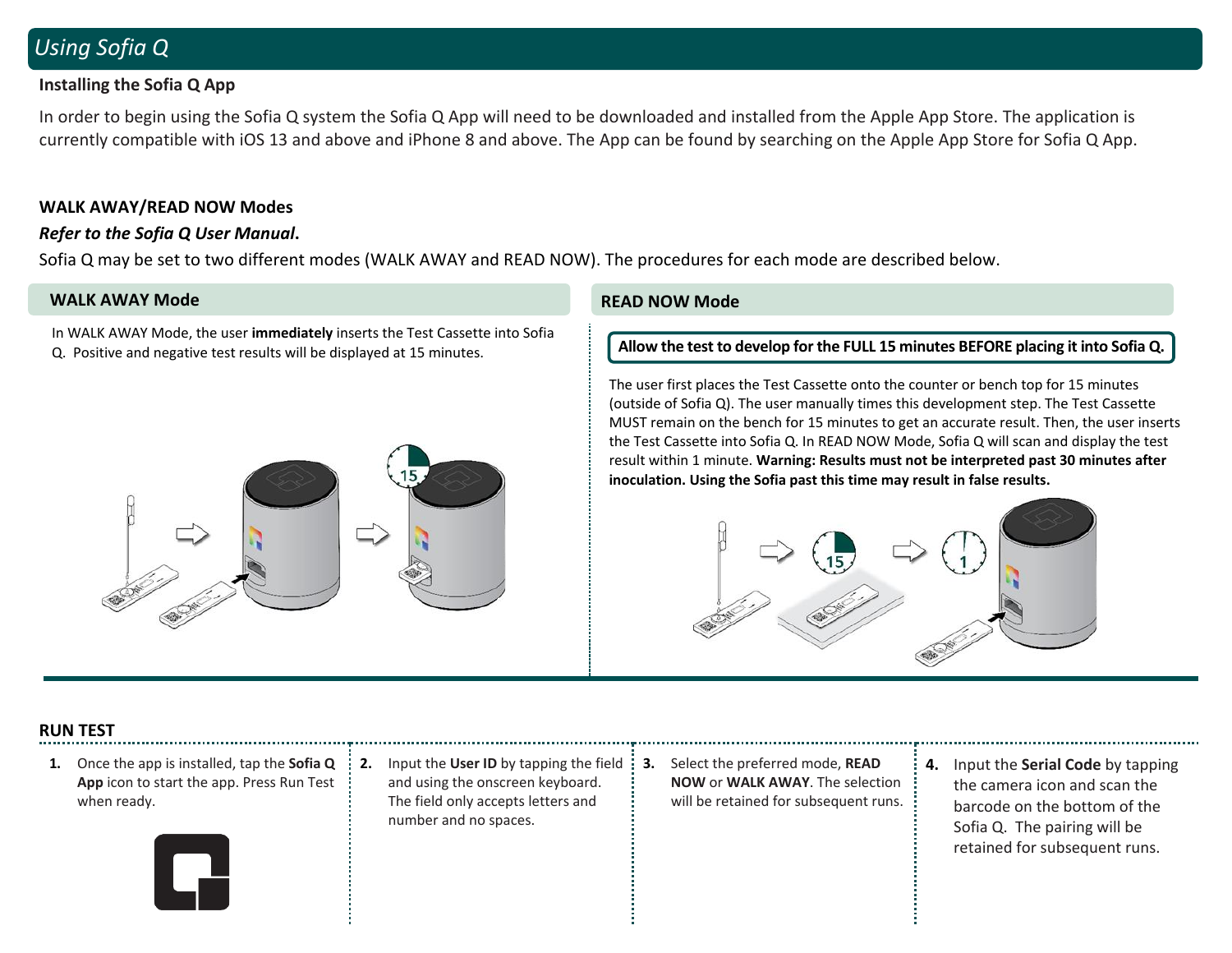

# *Sofia Q Interpretation of Results*

When the test is complete, the results will be displayed on the phone screen. Test Lines will not be visible to the naked eye.

*Results:* The Sofia Q screen will display results as being  $\bullet$  or  $\bullet$ . If the sample is deemed invalid  $\bullet$ , retest with a new patient sample and new Test Cassette. If used on asymptomatic individuals for serial testing, a second test should be obtained with at least 24 hours (and no more than 36 hours) between tests

|  | <b>Reader Display</b> | Interpretation                                              |
|--|-----------------------|-------------------------------------------------------------|
|  | SARS: O               | <b>Positive Test for SARS</b><br>(SARS antigen present)     |
|  | SARS                  | <b>Negative Test for SARS</b><br>(no SARS antigen detected) |
|  | SARS: INVALID: 8      | Result Invalid                                              |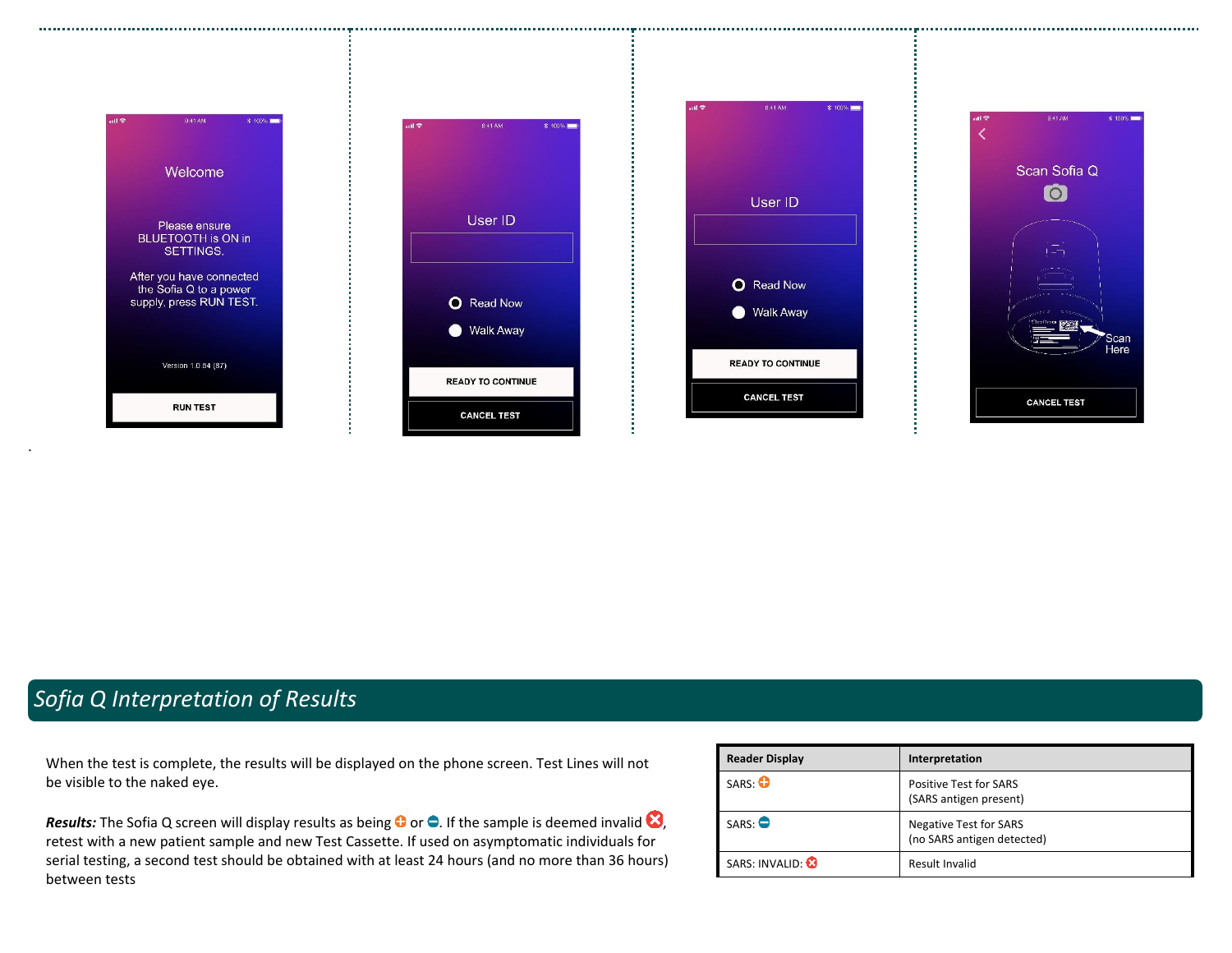# *Sofia Q External Quality Control (External Positive and Negative Swabs are supplied in the kit)*

Perform QC using the patient Swab Test procedure of this Quick Reference Instructions. The QC card located on the kit box does not need to be scanned and QC can be performed in the same manner as a patient test. After both the Positive and Negative QC Swabs have been run, the results will be displayed as  $\bullet$  or  $\bullet$ . Check the result displayed against the expected result of the External Control to ensure the Positive Control displays a  $\bullet$  for a positive result and the Negative Control displays a  $\bullet$  for a negative result. Make note of the QC results, as needed, as the result will not be stored within the Sofia Q App.

**NOTE:** Do not perform patient tests or report patient test results if either of the QC test generate unexpected results. Repeat the test or contact Quidel Technical Support before testing patient samples. **Refer to the Package Insert for additional instructions.**

### **INTENDED USE**

The Sofia SARS Antigen FIA is a lateral flow immunofluorescent sandwich assay that is used with the Sofia, Sofia 2, and Sofia Q instrument intended for the qualitative detection of the nucleocapsid protein antigen from SARS-CoV-2 in direct anterior nasal (NS) swab specimens from individuals who are either suspected of COVID-19 by their healthcare provider within the first five days of the onset of symptoms, or from individuals without symptoms or other epidemiological reasons to suspect COVID-19 when tested twice over two or three days with at least 24 hours and no more than 36 hours between tests. Testing is limited to laboratories certified under the Clinical Laboratory Improvement Amendments of 1988 (CLIA), 42 U.S.C. §263a, that meet the requirements to perform moderate, high or waived complexity tests. This test is authorized for use at the Point of Care (POC), i.e., in patient care settings operating under a CLIA Certificate of Waiver, Certificate of Compliance, or Certificate of Accreditation.

The Sofia SARS Antigen FIA does not differentiate between SARS-CoV and SARS-CoV-2.

Results are for the identification of SARS-CoV-2 nucleocapsid protein antigen. Antigen is generally detectable in upper respiratory specimens during the acute phase of infection. Positive results indicate the presence of viral antigens, but clinical correlation with patient history and other diagnostic information is necessary to determine infection status. Positive results do not rule out bacterial infection or coinfection with other viruses. The agent detected may not be the definite cause of disease. Laboratories within the United States and its territories are required to report all results to the appropriate public health authorities.

Negative results should be treated as presumptive, do not rule out SARS-CoV-2 infection, and should not be used as the sole basis for treatment or patient management decisions, including infection control decisions. Negative results should be considered in the context of a patient's recent exposures, history and the presence of clinical signs and symptoms consistent with COVID-19, and confirmed with a molecular assay, if necessary, for patient management. For serial testing programs, additional confirmatory testing with a molecular test for negative results may be necessary, if there is a high likelihood of SARS-CoV-2 infection, such in an individual with as a close contact with COVID-19 or with suspected exposure to COVID-19 or in communities with high prevalence of infection. Additional confirmatory testing with a molecular test for positive results may also be necessary, if there is a low likelihood of SARS-CoV-2 infection, such as in individuals without known exposures to SARS-CoV-2 or residing in communities with low prevalence of infection..

The Sofia SARS Antigen FIA is intended for use by trained clinical laboratory personnel and individuals trained in point of care settings, and proficient in performing tests using the Sofia, Sofia 2 and Sofia Q instruments. The Sofia SARS Antigen FIA is only for use under the Food and Drug Administration's Emergency Use Authorization.

The Sofia SARS Antigen FIA should be used with Sofia, Sofia 2, and Sofia Q.

In the USA, this product has not been FDA cleared or approved, but has been authorized by FDA under an EUA for use by authorized laboratories; use by laboratories certified under the CLIA, 42 U.S.C. §263a, that meet requirements to perform to perform moderate, high or waived complexity tests. This product is authorized for use at the Point of Care (POC), i.e., in patient care settings operating under a CLIA Certificate of Waiver, Certificate of Compliance, or Certificate of Accreditation.

This product has been authorized only for the detection of proteins from SARS-CoV-2, not for any other viruses or pathogens; and, In the USA, - the emergency use of this product is only authorized for the duration of the declaration that circumstances exist justifying the authorization of emergency use of in vitro diagnostics for detection and/or diagnosis of the virus that causes COVID-19 under Section 564(b)(1) of the Federal Food, Drug and Cosmetic Act, 21 U.S.C. § 360bbb-3(b)(1), unless the declaration is terminated or the authorization is revoked sooner

**Reference the Package Insert for** *Warnings and Precautions, Limitations, Specimen Collection and Handling,* **and** *Quality Control***.**